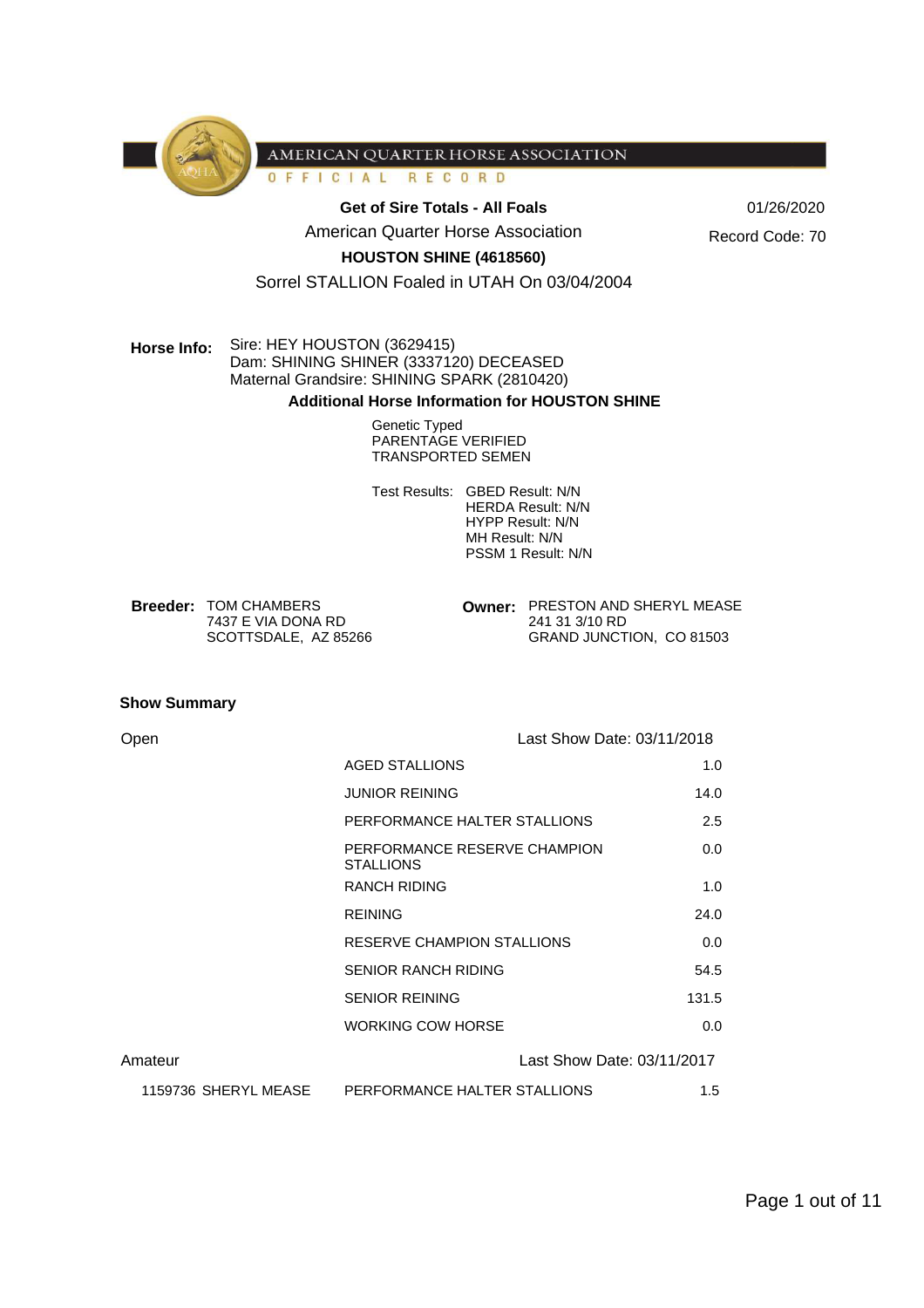

| AQHA                 | OFFICIAL RECORD                                  |                 |
|----------------------|--------------------------------------------------|-----------------|
|                      | <b>Get of Sire Totals - All Foals</b>            | 01/26/2020      |
|                      | <b>American Quarter Horse Association</b>        | Record Code: 70 |
|                      | HOUSTON SHINE (4618560)                          |                 |
|                      | Sorrel STALLION Foaled in UTAH On 03/04/2004     |                 |
| 1159736 SHERYL MEASE | PERFORMANCE RESERVE CHAMPION<br><b>STALLIONS</b> | 0.0             |
|                      | <b>RANCH RIDING</b>                              | 20.5            |
|                      | <b>REINING</b>                                   | 58.5            |
|                      | <b>SELECT RANCH RIDING</b>                       | 1.5             |
|                      | <b>SELECT REINING</b>                            | 20.5            |
|                      | <b>VERSATILITY RANCH HORSE</b>                   | 0.0             |
|                      | <b>VRH RANCH CONFORMATION</b>                    | 0.0             |
|                      | <b>VRH RANCH COW WORK</b>                        | 0.0             |
|                      | <b>VRH RANCH CUTTING</b>                         | 0.0             |
|                      | <b>VRH RANCH REINING</b>                         | 1.0             |
|                      | <b>VRH RANCH RIDING</b>                          | 0.0             |
|                      | <b>VRH RANCH TRAIL</b>                           | 0.0             |

## **Achievements**

| 01/11/2009 | Open    | PERFORMANCE REGISTER OF<br><b>MERIT</b>              |                  |
|------------|---------|------------------------------------------------------|------------------|
| 09/06/2009 | Amateur | 1159736 FINALIST REINING SELECT<br><b>WORLD SHOW</b> | 12TH PLACE       |
| 11/21/2009 | Open    | FINALIST JR REINING WORLD<br><b>SHOW</b>             | 14TH PLACE       |
| 01/07/2010 | Amateur | 1159736 PERFORMANCE REGISTER OF<br><b>MERIT</b>      |                  |
| 09/06/2010 | Open    | <b>SUPERIOR REINING</b>                              |                  |
| 11/01/2010 | Amateur | 1159736 QUALIFIED REINING WORLD<br><b>SHOW</b>       |                  |
| 12/31/2010 | Amateur | 1159736 HIGH POINT SELECT REINING                    |                  |
| 12/31/2010 | Amateur | 1159736 HIGH POINT REINING                           | <b>6TH PLACE</b> |
| 02/27/2011 | Amateur | 1159736 SUPERIOR REINING                             |                  |
| 09/03/2011 | Amateur | 1159736 FINALIST REINING SELECT<br><b>WORLD SHOW</b> | 12TH PLACE       |
| 11/01/2011 | Amateur | 1159736 QUALIFIED REINING WORLD<br><b>SHOW</b>       |                  |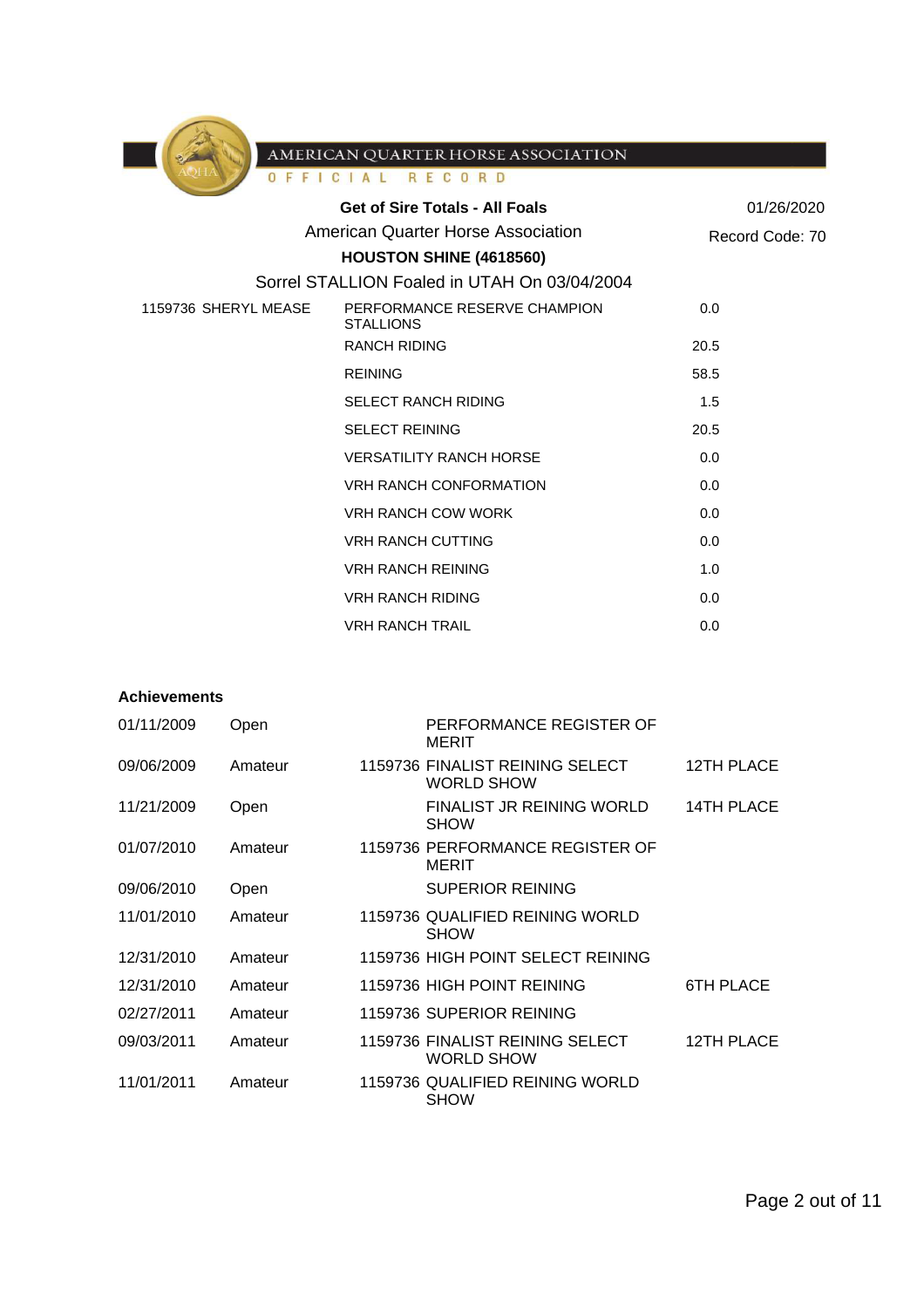

RECORD OFFICIAL

|            |         | $0 + n + 1$ |                                                            |                   |
|------------|---------|-------------|------------------------------------------------------------|-------------------|
|            |         |             | <b>Get of Sire Totals - All Foals</b>                      | 01/26/2020        |
|            |         |             | <b>American Quarter Horse Association</b>                  | Record Code: 70   |
|            |         |             | HOUSTON SHINE (4618560)                                    |                   |
|            |         |             | Sorrel STALLION Foaled in UTAH On 03/04/2004               |                   |
| 11/19/2011 | Open    |             | WORLD SHOW SR REINING                                      | 9TH PLACE         |
| 11/19/2011 | Open    |             | INTERMEDIATE EXH SR REINING 2ND PLACE<br><b>WORLD SHOW</b> |                   |
| 12/31/2011 | Open    |             | <b>HIGH POINT REINING</b>                                  | 2ND PLACE         |
| 12/31/2011 | Open    |             | HIGH POINT SR REINING                                      |                   |
| 11/17/2012 | Open    |             | <b>FINALIST SR REINING WORLD</b><br><b>SHOW</b>            | <b>15TH PLACE</b> |
| 09/01/2013 | Amateur |             | 1159736 QUALIFIED REINING SELECT<br><b>WORLD SHOW</b>      |                   |
| 11/01/2013 | Amateur |             | 1159736 QUAL RANCH RIDING WORLD<br><b>SHOW</b>             |                   |
| 11/01/2013 | Amateur |             | 1159736 QUALIFIED REINING WORLD<br><b>SHOW</b>             |                   |
| 11/23/2013 | Amateur |             | 1159736 INTERMEDIATE EXH PERF<br><b>HALTER STALLION WS</b> | 2ND PLACE         |
| 11/23/2013 | Amateur |             | 1159736 WORLD SHOW PERF HALTER<br><b>STALLION</b>          | <b>4TH PLACE</b>  |
| 11/23/2013 | Open    |             | <b>FINALIST SR REINING WORLD</b><br><b>SHOW</b>            | <b>14TH PLACE</b> |
| 12/31/2013 | Amateur |             | 1159736 HIGH POINT PERFORMANCE<br><b>HALTER STALLION</b>   | <b>3RD PLACE</b>  |
| 12/31/2013 | Amateur |             | 1159736 HIGH POINT SELECT PERF<br><b>HALTER STALLION</b>   | <b>3RD PLACE</b>  |
| 09/01/2014 | Amateur |             | 1159736 QUAL RANCH RIDING SELECT<br><b>WORLD SHOW</b>      |                   |
| 09/01/2014 | Amateur |             | 1159736 QUAL PERF HALTER STALLION<br><b>SEL WORLD SHOW</b> |                   |
| 11/01/2014 | Open    |             | QUALIFIED SR REINING WORLD<br><b>SHOW</b>                  |                   |
| 11/01/2015 | Open    |             | <b>QUAL SR RANCH RIDING WORLD</b><br><b>SHOW</b>           |                   |
| 09/01/2016 | Amateur |             | 1159736 QUAL RANCH RIDING SELECT<br><b>WORLD SHOW</b>      |                   |
| 11/01/2016 | Amateur |             | 1159736 QUAL RANCH RIDING WORLD<br><b>SHOW</b>             |                   |
| 12/31/2016 | Amateur |             | 1159736 QUALIFIED VRH RANCH REINING                        |                   |
| 11/01/2017 | Amateur |             | 1159736 QUALIFIED RANCH RIDING LEVEL<br>$\overline{2}$     |                   |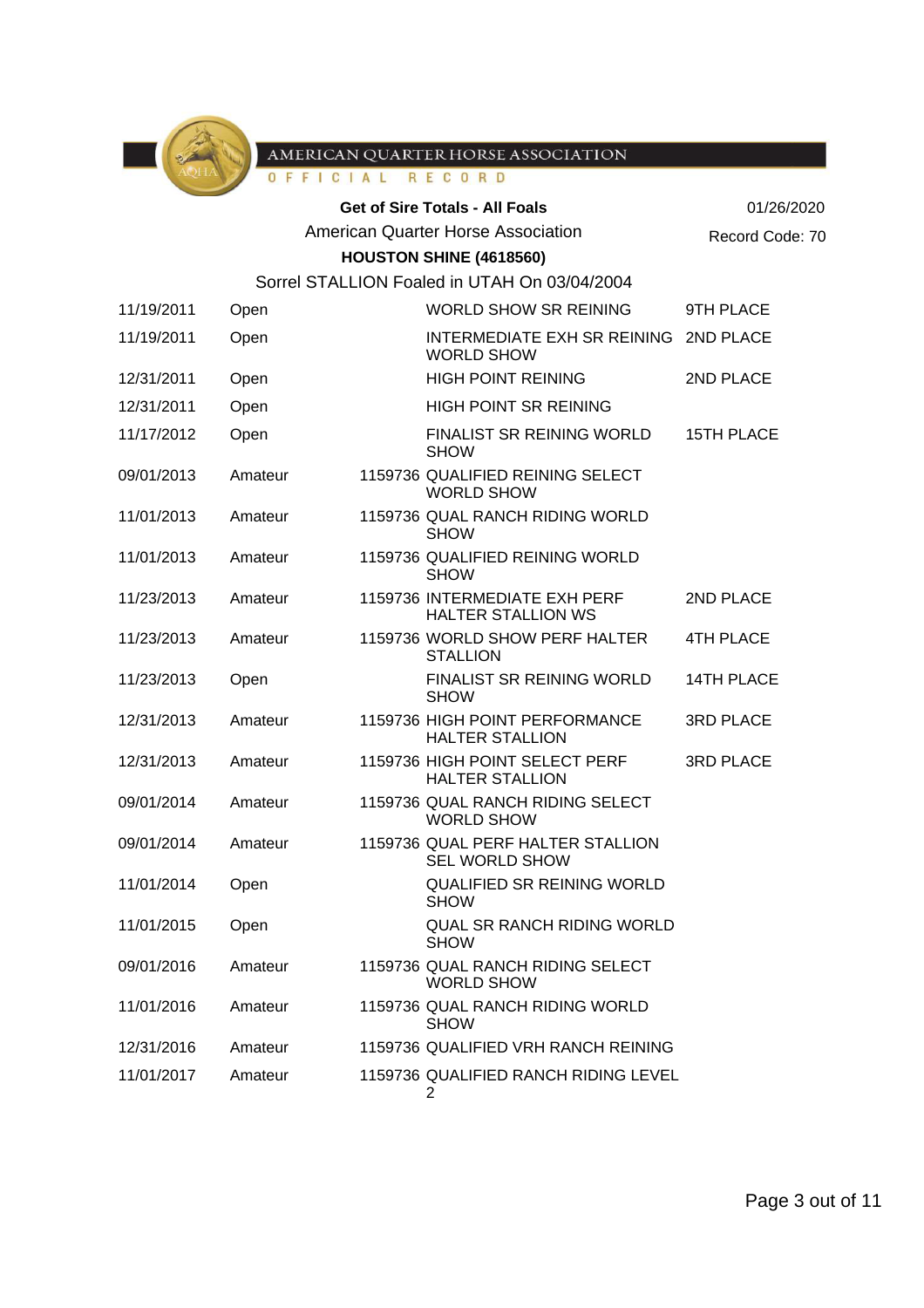

FICIAL RECORD  $0 F$ 

#### **Get of Sire Totals - All Foals** 01/26/2020

American Quarter Horse Association

Record Code: 70

**HOUSTON SHINE (4618560)**

# Sorrel STALLION Foaled in UTAH On 03/04/2004

11/01/2017 Open QUAL SR RANCH RIDING WORLD

SHOW 12/31/2017 Open HIGH POINT RANCH RIDING **STALLION** 

9TH PLACE

#### **AQHA/Alliance Totals**

**Accuracy & Completeness of information are the responsibility of each alliance.**

Total NATIONAL REINING HORSE ASSOCIATION \$69,062.08 earned thru 09/21/2016

AQHA World Championship Show: \$2,250.18

This horse has no race record

#### **Foals**

#### **POWDERRIVERMOONSHINE** (5436859) Bay GELDING **04/12/2012**

Dam: LOTTA POWDER (3710244) Maternal Grandsire: POWDER RIVER PLAYBOY (2016571) Show - 07/28/2019 Amateur: H - 0.0 P - 1.0 L1 Amateur: H - 0.0 P - 4.5 Open: H - 0.0 P - 0.0 Achievements:

06/19/2016 Amateur REGIONAL EXPERIENCE REINING - LEVEL 1 6TH PLACE REGIONAL CHAMPIONSHIPS REGION 8 (AMARILLO ,TX)

**DUN TIME IN HOUSTON** (5448029) Sorrel GELDING **04/24/2012** PARENTAGE VERIFIED, TRANSPORTED SEMEN, Dam has Embryo Enrollment

Test Results: GBED Result: N/N HERDA Result: N/N HYPP Result: N/N MH Result: N/N PSSM 1 Result: N/N

Dam: DOMINO DUN IT (3811451) Maternal Grandsire: HOLLYWOOD DUN IT (2086591) Show - 04/20/2019 Amateur: H - 0.0 P - 0.0 L1 Amateur: H - 0.0 P - 1.0 Open: H - 0.0 P - 0.0 NATIONAL REINING HORSE ASSOCIATION \$890.12 Earned thru 07/25/2019

**MOONSTRUCK SHINER** (5480203) Palomino MARE **05/05/2012** PARENTAGE VERIFIED

Dam: DUDES MISS LOOKER (4592433) Maternal Grandsire: STEADYS DUDE (3638266) Show - 10/13/2017 Amateur: H - 0.0 P - 0.5 L1 Amateur: H - 0.0 P - 0.0 Open: H - 0.0 P - 12.0 NATIONAL REINING HORSE ASSOCIATION \$715.62 Earned thru 11/26/2015 Achievements: 11/01/2016 Open QUAL JR RANCH RIDING WORLD SHOW 11/01/2017 Open QUALIFIED JR RANCH RIDING LEVEL 2 09/24/2017 Open PERFORMANCE REGISTER OF MERIT

11/01/2018 Open QUALIFIED SR RANCH RIDING LEVEL 2

**BAILEY SHININ ECLIPS** (5509919) Sorrel GELDING **05/25/2012**

Dam: WATCH CLASSY BAILEY (3186305) Maternal Grandsire: WATCH CLASSY JACK (1203794)

**CUSTOM MOONSHINE** (5546272) Sorrel MARE **02/21/2013** PARENTAGE VERIFIED

Dam: CUSTOM CABERNET (4527787) Maternal Grandsire: CUSTOM CROME (2902596)

**SLIDE ME TO HOUSTON** (5538057) Red Dun GELDING **03/28/2013** PARENTAGE VERIFIED Test Results: GBED Result: N/N HERDA Result: N/N HYPP Result: N/N MH Result: N/N PSSM 1 Result: N/N Dam: SLIDE REGINA BELLA (3898514) Maternal Grandsire: SLIDE ME TO THE BAR (2704448)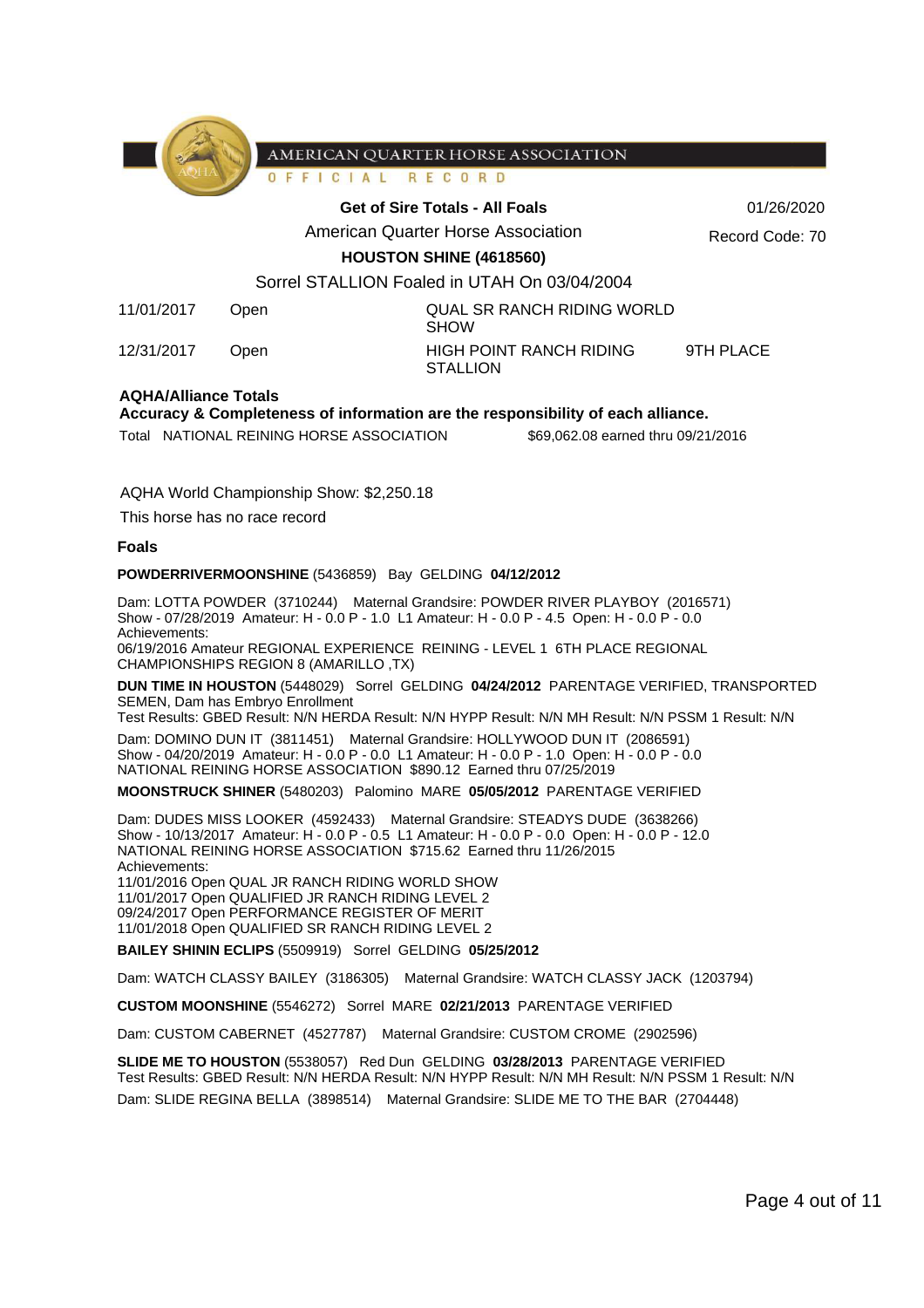

OFFICIAL RECORD

#### Get of Sire Totals - All Foals **Community 61/26/2020**

American Quarter Horse Association

Record Code: 70

**HOUSTON SHINE (4618560)**

Sorrel STALLION Foaled in UTAH On 03/04/2004

**SHINE ON HOUSTON** (5515289) Sorrel MARE **04/15/2013**

Dam: OH WHAT A WHIZ (4811052) Maternal Grandsire: WHIZMATIC (4131638) Show - 03/26/2017 Open: H - 0.0 P - 0.0

**HOUSTON HAS NO LIMIT** (5552623) Palomino MARE **04/22/2013** Dam has Embryo Enrollment

Dam: NO LIMIT TOO (3523803) Maternal Grandsire: CATALYST TOO (2699382) Show - 08/28/2019 Open: H - 0.0 P - 7.0

**SMOKIN RUNWAY MODEL** (5558064) Sorrel MARE **04/25/2013** PARENTAGE VERIFIED, TRANSPORTED SEMEN

Dam: SMART SMOKIN MINDY (3338744) Maternal Grandsire: THE SMART SMOKE (2647717)

#### **NVR MOONSHINE DUNNIT** (5551376) Bay MARE **04/26/2013**

Dam: TYREE DUNNIT (3617477) Maternal Grandsire: HOLLYWOOD DUN IT (2086591) Show - 10/20/2019 Open: H - 0.0 P - 48.5 Youth: H - 0.0 P - 25.5 L1 Youth: H - 0.0 P - 2.0 NATIONAL SNAFFLE BIT ASSOCIATION \$45.50 Earned thru 01/03/2018 Achievements: 04/23/2017 Youth WEST LEVEL 1 CHAMPIONSHIP RANCH RIDING 4TH PLACE AQHA LEVEL 1 CHAMPIONSHIP - WEST (LAS VEGAS ,NV) 04/23/2017 Youth WEST LEVEL 1 CHAMPIONSHIP REINING ROOKIE 8TH PLACE AQHA LEVEL 1 CHAMPIONSHIP - WEST (LAS VEGAS ,NV) 06/11/2017 Open PERFORMANCE REGISTER OF MERIT 08/12/2017 Youth WORLD SHOW RANCH RIDING 10TH PLACE AQHYA WORLD CHAMPIONSHIP SHOW (OKLAHOMA CITY ,OK) 08/12/2017 Youth FINALIST RANCH RIDING LEVEL 2 13TH PLACE AQHYA WORLD CHAMPIONSHIP SHOW (OKLAHOMA CITY ,OK) 11/01/2017 Open QUALIFIED JR RANCH RIDING LEVEL 2 03/25/2018 Youth PERFORMANCE REGISTER OF MERIT 04/22/2018 Youth WEST LEVEL 1 CHAMPION RANCH RIDING AQHA LEVEL 1 CHAMPIONSHIP - WEST (LAS VEGAS ,NV) 08/11/2018 Youth RANCH RIDING LEVEL 2 4TH PLACE AQHYA WORLD CHAMPIONSHIP SHOW (OKLAHOMA CITY ,OK) 08/11/2018 Youth WORLD SHOW RANCH RIDING 14 THRU 18 7TH PLACE AQHYA WORLD CHAMPIONSHIP SHOW (OKLAHOMA CITY ,OK) 11/01/2018 Open QUALIFIED JR RANCH RIDING LEVEL 2 11/17/2018 Open FINALIST JR RANCH RIDING WORLD SHOW 11TH PLACE 12/31/2018 Open HIGH POINT JR RANCH RIDING 10TH PLACE **HOUSTONSPLAYBOYDOLL** (5720123) Sorrel MARE **05/01/2013** PARENTAGE VERIFIED, TRANSPORTED SEMEN

Dam: MISS BRANDI FRECKLES (4887847) Maternal Grandsire: NO GRAY TODAY (3922740) Show - 03/24/2019 Amateur: H - 0.0 P - 0.0 L1 Amateur: H - 0.0 P - 0.0 Open: H - 0.0 P - 0.0 NATIONAL REINING HORSE ASSOCIATION \$48.19 Earned thru 09/18/2019

**CROMEDUP IN HOUSTON** (5555920) Chestnut GELDING **05/21/2013** PARENTAGE VERIFIED, TRANSPORTED SEMEN, Dam has Embryo Enrollment

Dam: CUSTOM ANNA (4283004) Maternal Grandsire: CUSTOM CROME (2902596) Show - 03/24/2019 Amateur: H - 0.0 P - 0.0 Open: H - 0.0 P - 13.0 Achievements:

10/21/2018 Open PERFORMANCE REGISTER OF MERIT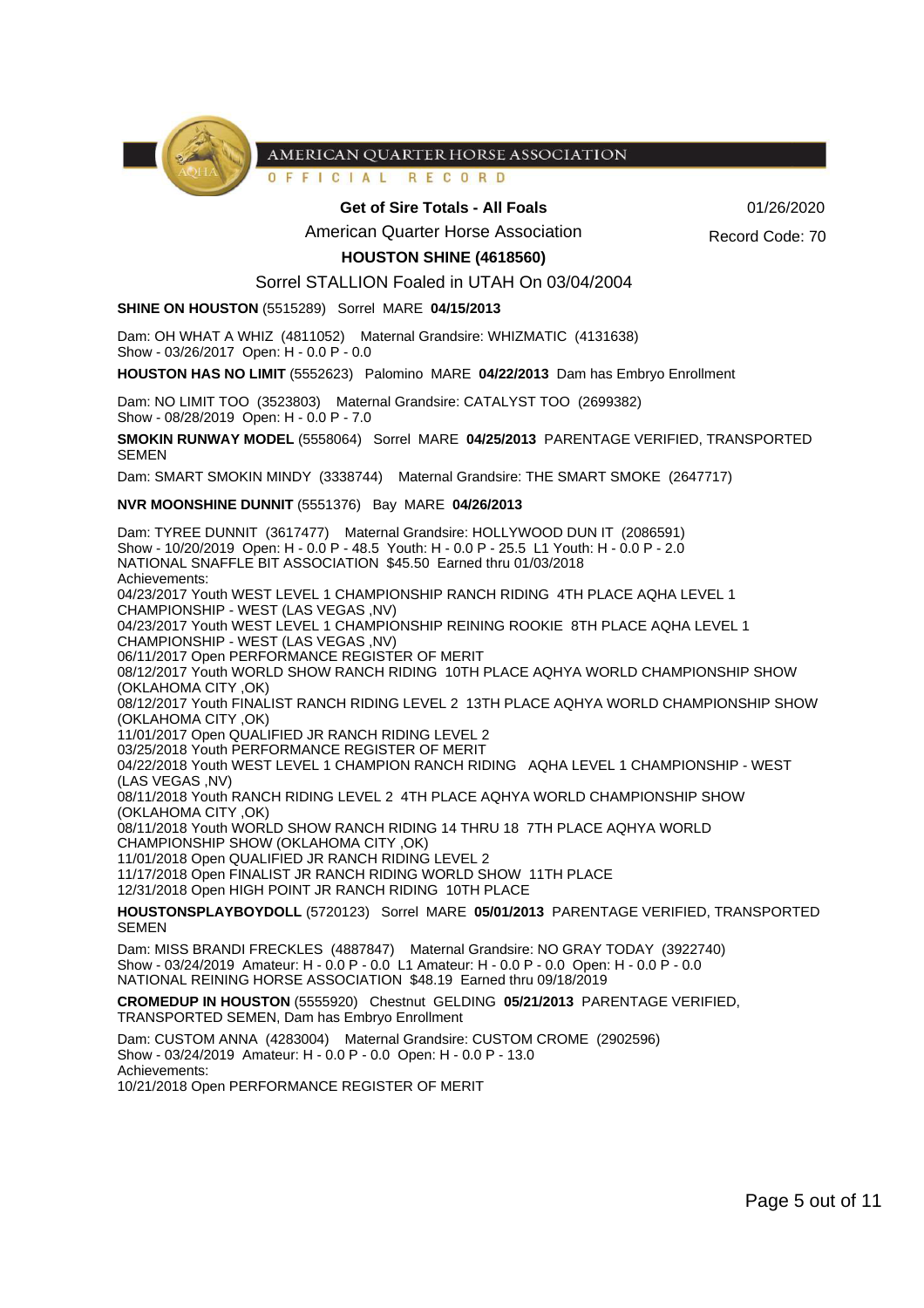

FICIAL RECORD  $0 F$ 

**Get of Sire Totals - All Foals** 01/26/2020

American Quarter Horse Association

Record Code: 70

### **HOUSTON SHINE (4618560)**

#### Sorrel STALLION Foaled in UTAH On 03/04/2004

**HOUSTONSJIMINYCRICKT** (5558598) Sorrel STALLION **05/31/2013**

Dam: TANGYS YELLOW ROAN (4661157) Maternal Grandsire: YELLOW ROAN OF TEXAS (3561701)

**HOUSTONS SUGAR CHIC** (5609849) Sorrel MARE **03/10/2014** PARENTAGE VERIFIED, TRANSPORTED SEMEN

Dam: DIGGERS PEPPY KIOWA (4565879) Maternal Grandsire: DIGGERS REST (2530501)

**IRISH EYES A SHINING** (5697344) Red Dun MARE **04/19/2014** PARENTAGE VERIFIED, TRANSPORTED SEMEN

Dam: DUN IT PAULS WAY (5214413) Maternal Grandsire: HESA SONOFA DUN (3181407)

**DUDESTICKETTOHOUSTON** (5652941) Palomino GELDING **04/28/2014**

Dam: DUDES MISS LOOKER (4592433) Maternal Grandsire: STEADYS DUDE (3638266)

**MQH NO STOPN HOUSTON** (5589777) Sorrel MARE **04/30/2014** PARENTAGE VERIFIED, TRANSPORTED SEMEN

Test Results: GBED Result: N/N HERDA Result: N/N HYPP Result: N/N MH Result: N/N PSSM 1 Result: N/N Dam: MJ DIXIE SUE FLIP (4362679) Maternal Grandsire: SNICKELFRITZ FLIP (3285014)

**STOPN IN HOUSTON** (5606657) Sorrel MARE **05/06/2014** PARENTAGE VERIFIED Test Results: GBED Result: N/N HERDA Result: N/N HYPP Result: N/N MH Result: N/N PSSM 1 Result: N/N

Dam: SLIDE REGINA BELLA (3898514) Maternal Grandsire: SLIDE ME TO THE BAR (2704448) Show - 11/24/2019 Open: H - 0.5 P - 11.5 Youth: H - 1.0 P - 1.0 NATIONAL REINED COW HORSE ASSOCIATION \$360.00 Earned thru 12/12/2019

**NVR SHINING DUNNIT** (5644112) Dun MARE **05/12/2014** PARENTAGE VERIFIED, TRANSPORTED SEMEN

Dam: TYREE DUNNIT (3617477) Maternal Grandsire: HOLLYWOOD DUN IT (2086591) Show - 10/20/2019 Amateur: H - 0.0 P - 0.5

**SHINE ON BLUE SPARK** (5684814) Dun MARE **03/07/2015** PARENTAGE VERIFIED, TRANSPORTED SEMEN

Dam: BLUES ELECTRIC SPARK (4581949) Maternal Grandsire: JACS ELECTRIC SPARK (3676811) Show - 10/20/2019 Open: H - 0.0 P - 3.0 Youth: H - 0.0 P - 1.0 L1 Youth: H - 0.0 P - 0.5 NATIONAL REINING HORSE ASSOCIATION \$335.74 Earned thru 05/15/2019

**SCC CUSTOM SHINER** (5862567) Sorrel STALLION **04/24/2015** PARENTAGE VERIFIED, TRANSPORTED **SEMEN** 

Dam: TINA TURNER BANJO (5210511) Maternal Grandsire: BANJO WHIZ (3681525)

**HOUSTONSHINESONTEXAS** (5676858) Palomino GELDING **04/29/2015**

Dam: TANGYS YELLOW ROAN (4661157) Maternal Grandsire: YELLOW ROAN OF TEXAS (3561701) NATIONAL REINING HORSE ASSOCIATION \$33.08 Earned thru 11/22/2018

**HOUSTON HANKY PANKY** (5682868) Palomino MARE **05/15/2015**

Dam: DUDES MISS LOOKER (4592433) Maternal Grandsire: STEADYS DUDE (3638266) Show - 06/09/2019 Open: H - 0.0 P - 1.5 NATIONAL REINING HORSE ASSOCIATION \$1,207.56 Earned thru 08/26/2019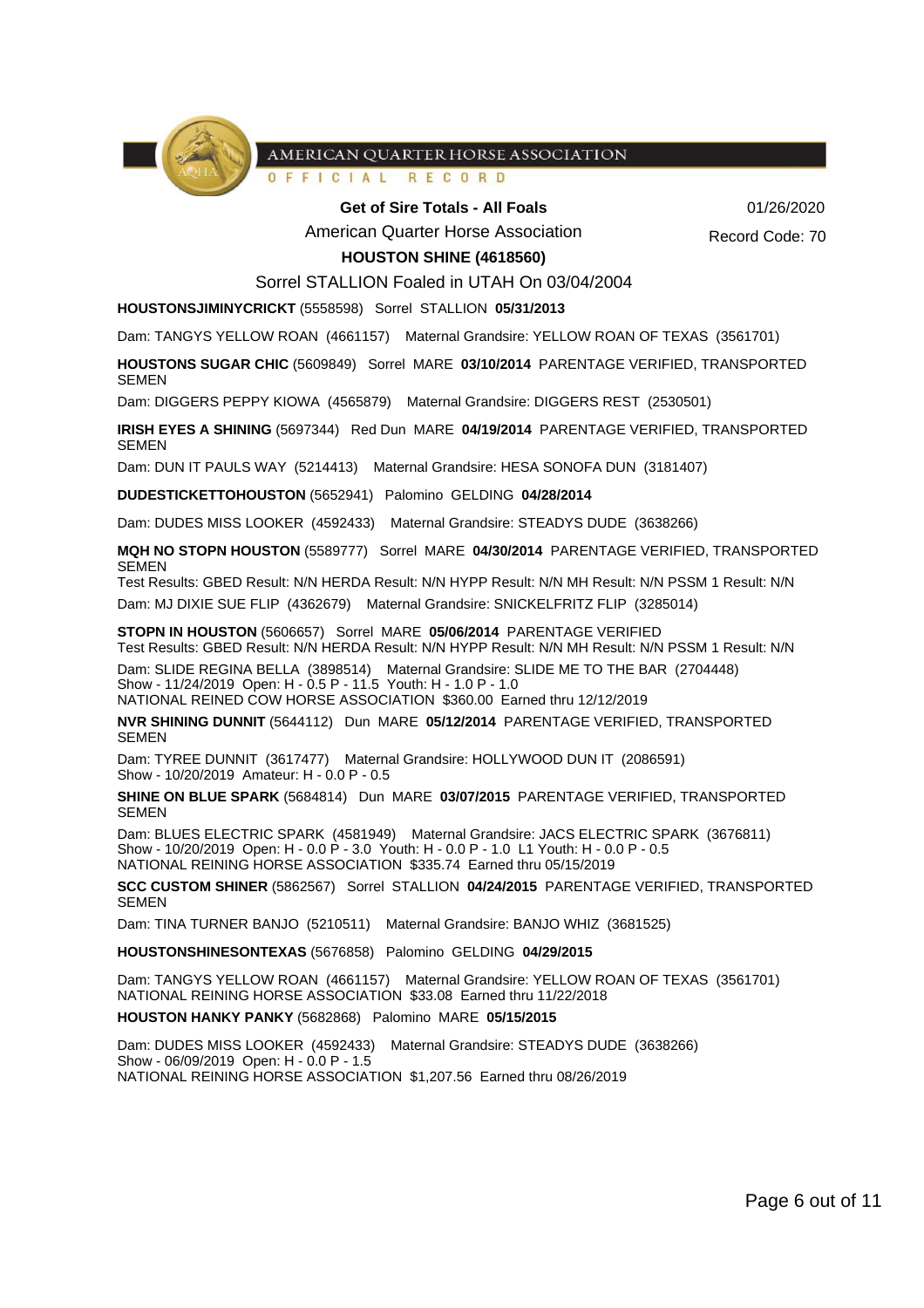

#### OFFICIAL RECORD

#### Get of Sire Totals - All Foals **Community 61/26/2020**

American Quarter Horse Association

Record Code: 70

**HOUSTON SHINE (4618560)**

#### Sorrel STALLION Foaled in UTAH On 03/04/2004

**HOUSTONS COLT45** (5676449) Sorrel GELDING **05/16/2015** PARENTAGE VERIFIED

Test Results: GBED Result: N/N HERDA Result: N/N HYPP Result: N/N MH Result: N/N PSSM 1 Result: N/N Dam: SLIDE REGINA BELLA (3898514) Maternal Grandsire: SLIDE ME TO THE BAR (2704448)

Show - 10/20/2019 Open: H - 0.0 P - 4.0 Youth: H - 0.0 P - 3.5

NATIONAL REINING HORSE ASSOCIATION \$247.95 Earned thru 06/05/2019

**COMMANDER HOUSTON** (5750973) Palomino MARE **05/22/2016** PARENTAGE VERIFIED, TRANSPORTED SEMEN, Dam has Embryo Enrollment

Test Results: GBED Result: N/N HERDA Result: N/N HYPP Result: N/N MH Result: N/N PSSM 1 Result: N/N

Dam: COMMAND THIS TUCKER (3450162) Maternal Grandsire: CENTURION COMMAND (1798455)

**DIGGERS SHINY PEPPER** (5833452) Sorrel MARE **03/09/2017** PARENTAGE VERIFIED, TRANSPORTED **SEMEN** 

Dam: DIGGERS PEPPY KIOWA (4565879) Maternal Grandsire: DIGGERS REST (2530501)

**HERE I AM IN HOUSTON** (5869424) Sorrel MARE **03/21/2018** PARENTAGE VERIFIED, EMBRYO TRANSFER, Dam has Embryo Enrollment

Test Results: GBED Result: N/N HERDA Result: N/N HYPP Result: N/N MH Result: N/N PSSM 1 Result: N/N

Dam: COMMAND THIS TUCKER (3450162) Maternal Grandsire: CENTURION COMMAND (1798455)

**DOWNTOWN ABBY** (5884463) Sorrel STALLION **04/16/2018** PARENTAGE VERIFIED Test Results: GBED Result: N/N HERDA Result: N/N HYPP Result: N/N MH Result: N/N PSSM 1 Result: N/N Dam: FLO N CROME (5042374) Maternal Grandsire: CUSTOM CROME (2902596)

**HAY JUDY** (5944965) Sorrel MARE **04/26/2018** PARENTAGE VERIFIED, TRANSPORTED SEMEN HYPP Result: N/N

Dam: EASY JOE ANNA BEE (4594511) Maternal Grandsire: JOE BEE DRIFTIN (3557199)

**LOOK ATMENOW HOUSTON** (5873464) Sorrel STALLION **04/29/2018** PARENTAGE VERIFIED Test Results: GBED Result: N/N HERDA Result: N/N HYPP Result: N/N MH Result: N/N PSSM 1 Result: N/N Dam: DUDES MISS LOOKER (4592433) Maternal Grandsire: STEADYS DUDE (3638266)

**PEPPY MOONSHINER RUN** (5888861) Palomino STALLION **04/29/2018** PARENTAGE VERIFIED

Dam: SILVER SHADOW PEPPY (5427821) Maternal Grandsire: BGH SILVER SHADOW (4999401)

**SMARTLY SHINING LENA** (5913573) Sorrel STALLION **05/06/2018**

Dam: LYNXS CHIC OLENA (4982757) Maternal Grandsire: SMART GIN (3493936)

**UNIQUE SHINE** (5919073) Sorrel MARE **05/11/2018** PARENTAGE VERIFIED, TRANSPORTED SEMEN Test Results: GBED Result: N/N HERDA Result: N/N HYPP Result: N/N MH Result: N/N PSSM 1 Result: N/N Dam: SIXES TICKET (5521106) Maternal Grandsire: SIXES PICK (3744428)

**SHININ MISTY CAT** (5880859) Sorrel MARE **05/16/2018** PARENTAGE VERIFIED, TRANSPORTED SEMEN

Dam: CATT CONLEY (5139124) Maternal Grandsire: SOPHISTICATED CATT (4340421)

**LITTLE HOUSTON CHIC** (5907149) Sorrel MARE **05/21/2018**

Dam: CHIC GONE HOLLYWOOD (5327494) Maternal Grandsire: SPARKIN HOLLYWOOD (4850082)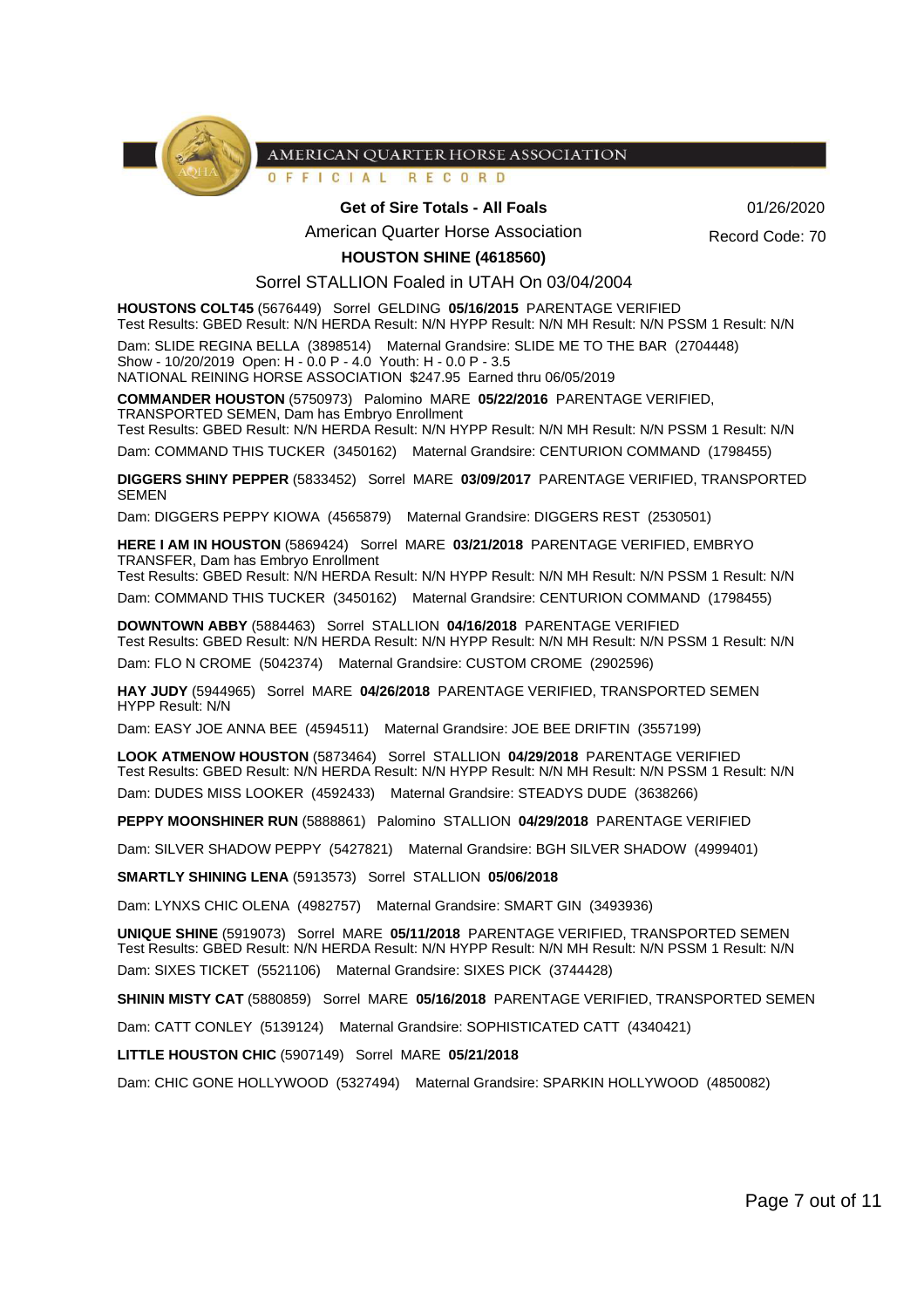

OFFICIAL RECORD

#### Get of Sire Totals - All Foals **Community 61/26/2020**

American Quarter Horse Association

Record Code: 70

## **HOUSTON SHINE (4618560)**

Sorrel STALLION Foaled in UTAH On 03/04/2004

**HOUSTONS CHICABOOM** (5905608) Sorrel MARE **05/23/2018** PARENTAGE VERIFIED, TRANSPORTED SEMEN

Dam: TR THIS CHICS BOOMIN (4524085) Maternal Grandsire: MR BOOMERJAC (3472432)

**HOUSTONS SANGRIA** (5907303) Sorrel MARE **05/24/2018** PARENTAGE VERIFIED, TRANSPORTED SEMEN, Dam has Embryo Enrollment

Dam: PEPES STORMY ROSE (3464026) Maternal Grandsire: BOBBY BO BADGER (2922269)

**CHICS LOVE HOUSTON** (5957909) Sorrel STALLION **04/05/2019**

Test Results: GBED Result: N/N HERDA Result: N/N HYPP Result: N/N MH Result: N/N PSSM 1 Result: N/N Dam: POCA PAULY (4731602) Maternal Grandsire: SMART PAUL OLENA (3326679)

**GINNIN BO BEEP** (5975508) Sorrel STALLION **04/29/2019** PARENTAGE VERIFIED, TRANSPORTED SEMEN

Test Results: GBED Result: N/N HERDA Result: N/N HYPP Result: N/N MH Result: N/N PSSM 1 Result: N/N Dam: GINNIN FOURS JEWEL (5724206) Maternal Grandsire: GINNIN FOUR (3910352)

**SIXES SPARK** (5975528) Sorrel MARE **05/03/2019** PARENTAGE VERIFIED, TRANSPORTED SEMEN Test Results: GBED Result: N/N HERDA Result: N/N HYPP Result: N/N MH Result: N/N PSSM 1 Result: N/N Dam: SIXES TICKET (5521106) Maternal Grandsire: SIXES PICK (3744428)

**LYNXS SHINE** (5970004) Chestnut STALLION **05/03/2019** PARENTAGE VERIFIED, TRANSPORTED SEMEN

Dam: LYNXS CHIC OLENA (4982757) Maternal Grandsire: SMART GIN (3493936)

**CONLEYS CHOCOLATE** (5975534) Chestnut MARE **05/11/2019** PARENTAGE VERIFIED, TRANSPORTED SEMEN

Test Results: GBED Result: N/N HERDA Result: N/N HYPP Result: N/N MH Result: N/N PSSM 1 Result: N/N Dam: MISS BEAU GIN (4614074) Maternal Grandsire: SMART GIN (3493936)

**FANCYS RUBY SHINES** (5966533) Sorrel MARE **05/22/2019** ARTIFICIAL INSEMINATION

Dam: MISS BARON FANCY LEO (4698291) Maternal Grandsire: DIAMOND LEO EBONY (3653477)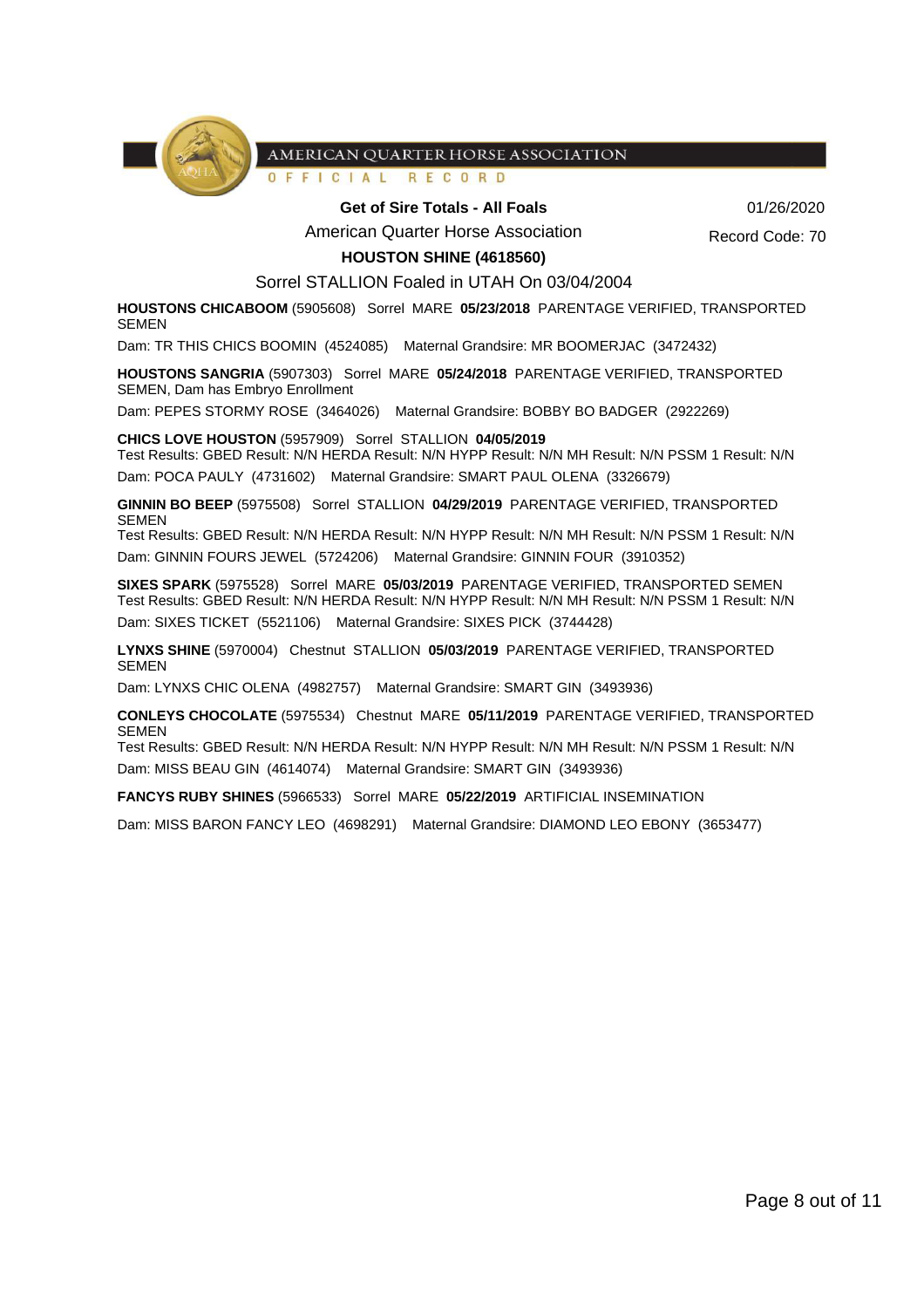

OFFICIAL RECORD

## Get of Sire Totals - All Foals 01/26/2020

American Quarter Horse Association

Record Code: 70

# **HOUSTON SHINE (4618560)**

# Sorrel STALLION Foaled in UTAH On 03/04/2004

# **Summary for Horse Requested**

| <b>Registered Foals:</b> | 43  | Racing Age Foals:                | 37 |
|--------------------------|-----|----------------------------------|----|
| Performing Foals:        | -14 | Current Year Performing Foals: 3 |    |
| Crops Registered: 8      |     | Crops Raced:                     |    |

#### **Race Summary**

|                             | All Time | <b>Current Year</b> |
|-----------------------------|----------|---------------------|
| <b>Starts</b>               | 0        | 0                   |
| <b>Starters</b>             | 0        | 0                   |
| Win                         | 0        | 0                   |
| Winners                     | 0        | 0                   |
| <b>Stakes Wins</b>          | 0        | 0                   |
| <b>Stakes Winners</b>       | 0        | 0                   |
| <b>Stakes Placers</b>       | 0        | 0                   |
| Money Earned                | \$0.00   | \$0.00              |
| <b>Registers of Merit</b>   | 0        | 0                   |
| 2 Year Old ROMS             | 0        | 0                   |
| 80+ ROMS                    | 0        | 0                   |
| 90+ ROMS                    | 0        | 0                   |
| 100+ ROMS                   | 0        | 0                   |
| <b>Superior Race Awards</b> | 0        | 0                   |
| <b>World Championships</b>  | 0        | 0                   |
| <b>World Champions</b>      | 0        | 0                   |
| Regional Championships      | 0        | 0                   |
| <b>Regional Champions</b>   | 0        | 0                   |
| <b>Leading Money Earner</b> | 0        | 0                   |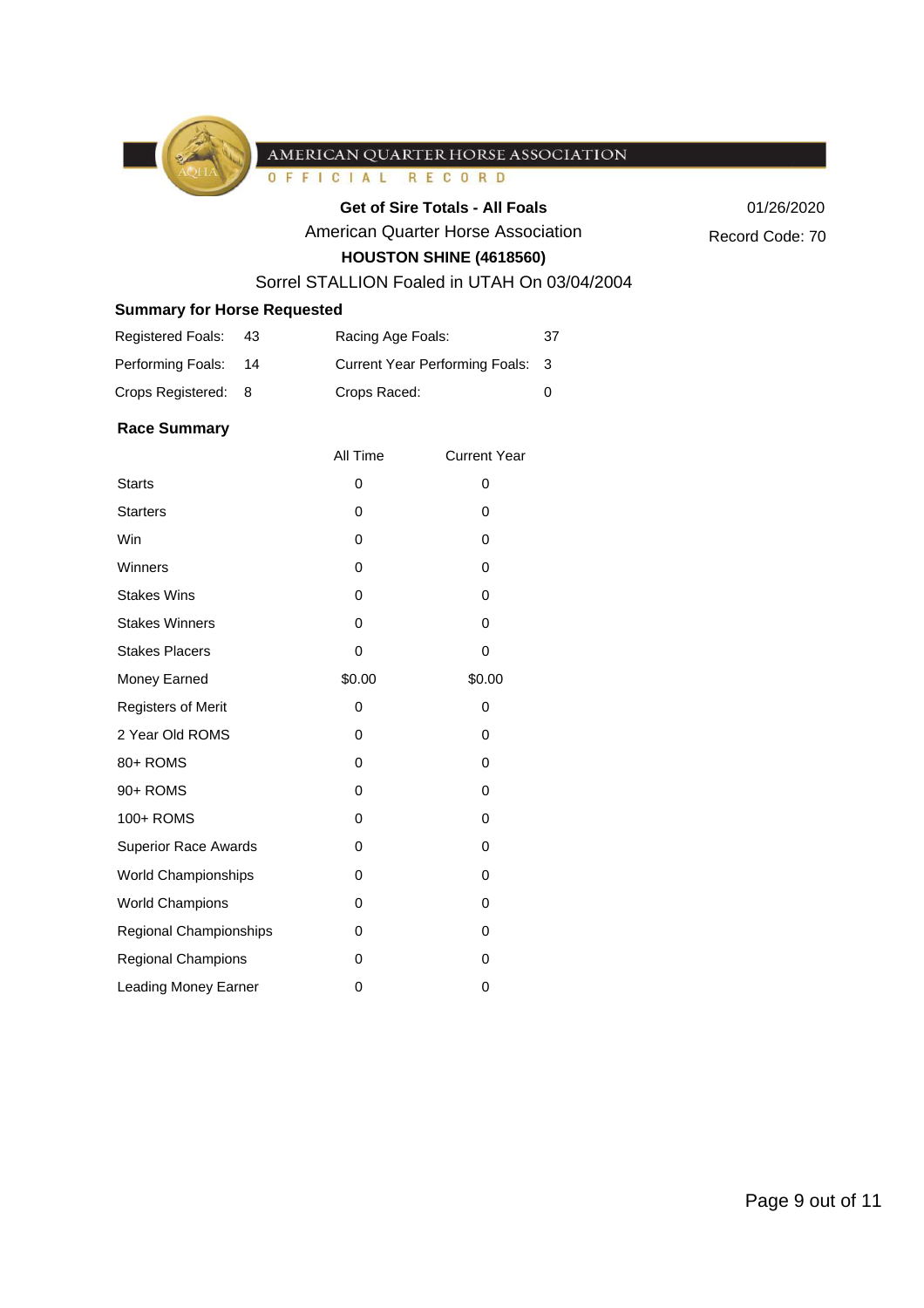

OFFICIAL RECORD

Get of Sire Totals - All Foals 01/26/2020

American Quarter Horse Association

Record Code: 70

# **HOUSTON SHINE (4618560)**

# Sorrel STALLION Foaled in UTAH On 03/04/2004

# **Show Summary**

|                                                                                | All Time |          | 2020 Totals |          |          |          |
|--------------------------------------------------------------------------------|----------|----------|-------------|----------|----------|----------|
|                                                                                | Amateur  | Open     | Youth       | Amateur  | Open     | Youth    |
| <b>Halter Points</b>                                                           | 0.0      | 0.5      | 1.0         | 0.0      | 0.0      | 0.0      |
| <b>Halter Points Earners</b>                                                   | 0        | 1        | 1           | $\Omega$ | $\Omega$ | 0        |
| <b>Performance Points</b>                                                      | 7.5      | 100.5    | 33.5        | 0.0      | 0.0      | 0.0      |
| <b>Perf Point Earners</b>                                                      | 4        | 8        | 4           | $\Omega$ | 0        | 0        |
| <b>Halter ROMS</b>                                                             | 0        | 0        | $\Omega$    | $\Omega$ | 0        | $\Omega$ |
| Performance ROMS                                                               | 0        | 3        | 1           | $\Omega$ | $\Omega$ | 0        |
| <b>AQHA Champions</b>                                                          | 0        | $\Omega$ | 0           | $\Omega$ | 0        | 0        |
| Supreme Champions                                                              | 0        | 0        | 0           | $\Omega$ | $\Omega$ | $\Omega$ |
| <b>Superior Awards</b>                                                         | 0        | 0        | $\Omega$    | $\Omega$ | 0        | 0        |
| <b>Superior Earners</b>                                                        | 0        | $\Omega$ | $\Omega$    | $\Omega$ | $\Omega$ | 0        |
| Show All Around Wins                                                           | $\Omega$ | 0        | $\Omega$    | 0        | $\Omega$ | 0        |
| <b>Show All Around Winners</b>                                                 | $\Omega$ | $\Omega$ | $\Omega$    | $\Omega$ | $\Omega$ | $\Omega$ |
| Show Res All Around Wins                                                       | 0        | 0        | $\Omega$    | $\Omega$ | $\Omega$ | 0        |
| Show Res All Around Winners                                                    | 0        | 0        | 0           | $\Omega$ | $\Omega$ | 0        |
| Points Earned All Divisions Combined:<br>Point Earners All Divisions Combined: |          |          | 143.0<br>18 |          | 0.0<br>0 |          |

# **Show Year End Awards Summary**

|                               | Amateur | Open | Youth |
|-------------------------------|---------|------|-------|
| <b>World Championships</b>    | 0       | 0    | 0     |
| <b>World Champions</b>        | 0       | 0    | 0     |
| Reserve World Championships   | 0       | 0    | 0     |
| Reserve World Champions       | 0       | 0    | 0     |
| <b>High Point Wins</b>        | 0       | 0    | 0     |
| <b>High Point Winners</b>     | 0       | 0    | 0     |
| All Around High Point Wins    | 0       | 0    | 0     |
| All Around High Point Winners | 0       |      | 0     |